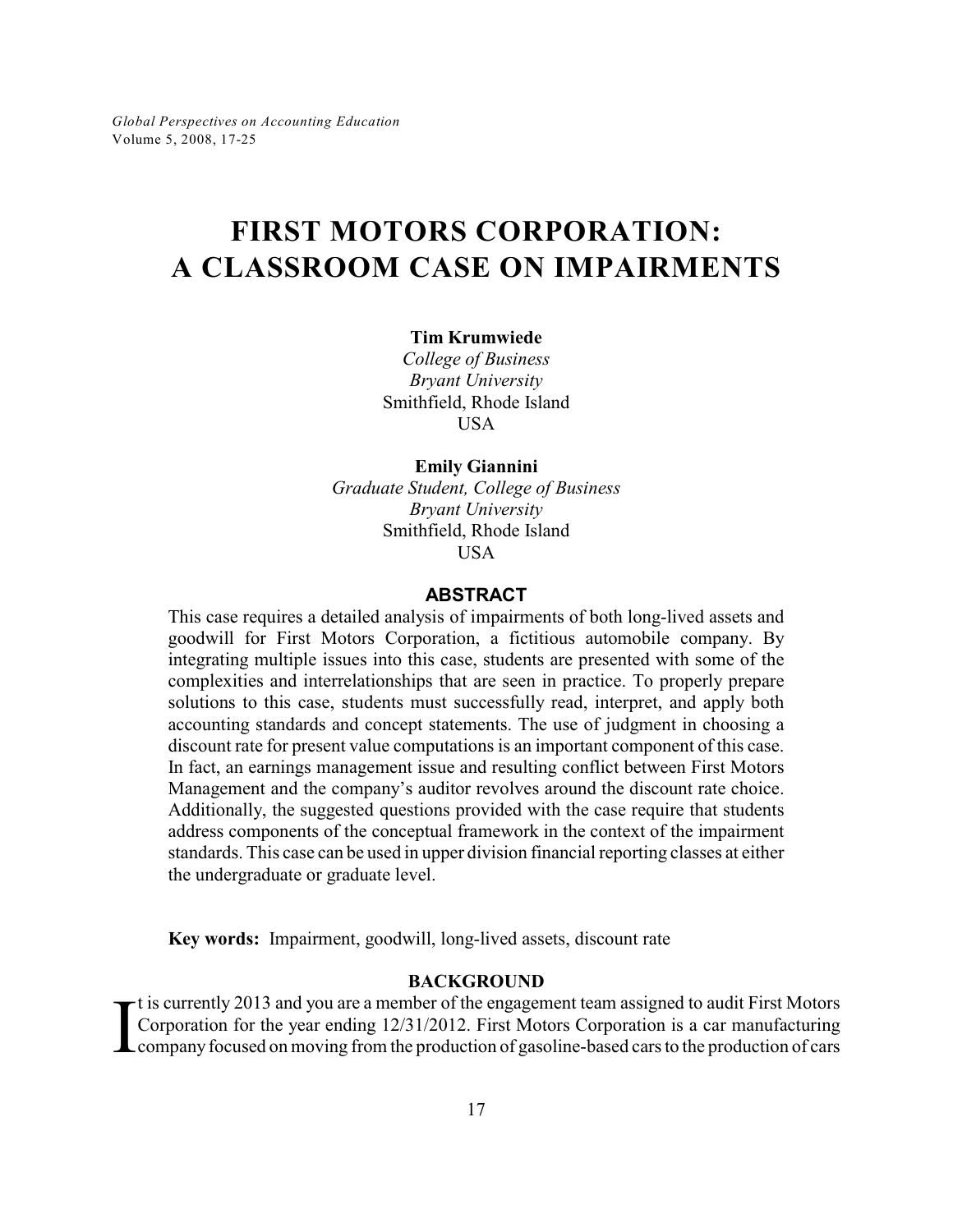based on alternative fuel sources. It was one of the first car companies to successfully produce hybrid-based vehicles in the United States. First Motors has successfully maintained car sales and retained valuable employees while creating modern, efficient cars.

By 2008, First Motors was manufacturing two vehicles, both of which are still being manufactured today. One model is a hybrid-powered vehicle that can be customized in style and features for any purchaser around the globe. This model, called the Passaic, is manufactured in Detroit, Michigan, close to the company's corporate headquarters. First Motors also manufactures a gasoline-powered model, the Mendoza, at its plant in Lorain, Ohio.

In 2008, to take advantage of its alternative fuel source expertise, First Motors purchased a large competitor, Macinaw Motors Corporation, which had made significant progress with hydrogen-powered cars. As the United States is moving toward alternative energy sources, hydrogen is increasingly being used as a fuel source to replace gasoline. To achieve such progress, several processes can be used to make hydrogen. According to the National Hydrogen Association (2006), hydrogen can be made from water, biomass, coal, and natural gas. Much of the hydrogen produced today comes from steam reforming natural gas. Alternatively, an electrolyzer can be used to separate water into its components, oxygen and hydrogen. The hydrogen can then be cooled down to form liquid hydrogen which can be stored at hydrogen fuel stations. Macinaw Motors had experimented with several hydrogen technologies but eventually settled on the use of liquid hydrogen in an internal combustion engine as the most effective way to make substantial progress with hydrogen as an alternative fuel.

Due to Macinaw Motors' valuable research and development program, operating efficiencies, and exceptional reputation, part of the purchase price was allocated to goodwill. The amount recorded as goodwill was \$1.3 billion, or the difference between the \$5 billion purchase price (fair value) of Macinaw Motors as a whole and the \$3.7 billion fair value of its identifiable net assets.

When First Motors purchased Macinaw Motors, the combined company retained the name First Motors Corporation. Although First Motors and Macinaw Motors merged, the former First Motors is operated as the First Motors Division and the former Macinaw Motors is operated as the Macinaw Motors Division. Each division acts as a component of the enterprise that earns revenues and incurs expenses from engaging in its own business activity. Additionally, each division is reviewed by the enterprise's chief operating decision maker to assess its performance and each division has its own discrete set of financial information.

At the time of the purchase, Macinaw Motors had three manufacturing plants, all of which are still operating today. Each plant is used to produce one car model. Plant 1 is located in Irvine, California, where the hydrogen-powered Mankato is produced. Plant 2 is located in Mishawaka, Indiana, where the hydrogen-powered Sheboygan is produced. Plant 3 is located in Braselton, Georgia, where the gasoline-powered Spokane is produced.

When Macinaw Motors was purchased in 2008, executives at First Motors believed that consumers were still purchasing gasoline-powered vehicles because their purchase price was still less than that of similarly equipped hybrid-based or hydrogen-based vehicles. Management of First Motors plans to convert Plant 3 to manufacture a hydrogen-based vehicle at some point in the future. However, for the next several years, First Motors wants to capitalize on the market for gasolinepowered vehicles and Plant 3 will continue to be used in the production of gasoline-powered cars.

In late 2008, management began retooling Plant 3 of the Macinaw Division to create a new, efficient, and highly desirable gasoline-powered model of the Spokane. To retool Plant 3, the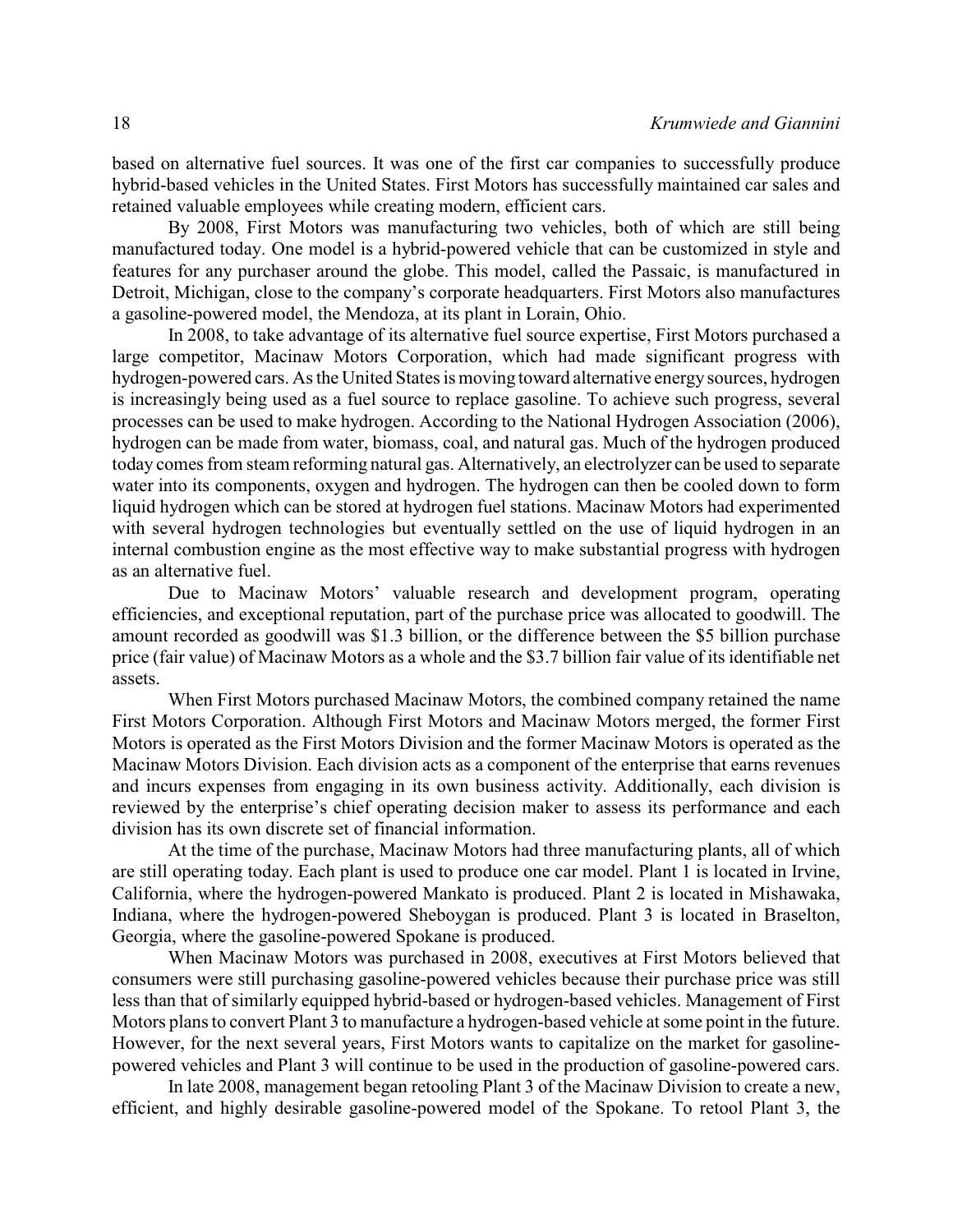division incurred substantial equipment costs including the costs of body assembly jigs, welding equipment, conveyors, robots, and a new platform. Management decided to retool the plant and continue with a new model Spokane under the assumption that there was going to be a significant increase in oil supply from expected oil reserves in the Arctic National Wildlife Refuge of Alaska (ANWR). It was believed that these oil reserves would help keep the price of gasoline down which, in turn, would continue to stimulate demand for gasoline-powered cars. The retooling process was completed during 2009.

# **THE CASE**

In 2012, First Motors management was surprised to learn that oil reserve estimates were inaccurate for the ANWR. After debate over this controversial drilling location, legislation was finally passed in 2010 that included approval for ANWR oil drilling. Some citizens of Alaska and other states were angered by the new law and protested the approval of oil drilling. Nevertheless, in 2012, drilling proceeded in one small select and authorized area. Results of the initial drilling revealed that the expected oil reserves in that location were not nearly as large as projected. Due to the ANWR finding and turmoil in the Middle East, there was a spike in gasoline prices during 2012 and the sales of the Spokane model did not meet expectations.

Closure of Plant 3 was considered; however, for four reasons, management decided to keep Plant 3 open. First, management believed the spike in gasoline prices was not permanent and that other oil reserves would help to moderate future oil prices. Second, significant expenditures had already been made on the plant, and it would not require large amounts of additional capital in the near future. Third, consumers were still purchasing gasoline-powered vehicles because of the continued price differential between these vehicles and vehicles using alternative energy sources. Finally, because of union contracts, any assembly line workers laid off would be paid wages by the Macinaw Division at 75 percent of straight-time pay. Thus, management determined that it was not the appropriate time to convert Plant 3 to a hydrogen-based plant.

### **Impairment**

Despite these reasons to keep Plant 3 open, its long-lived assets will not generate the net cash flows originally anticipated when the plant was retooled. In fact, as the result of very deep discounting of the Spokane's retail price during the year, it is possible that the final numbers for 2012 may show negative operating cash flows related to Plant 3. Accordingly, management determined that an impairment test must be performed for the Plant 3 long-lived assets. To determine if the assets are impaired, management compares the future undiscounted cash flows of Plant 3 to the book value of the plant's long-lived assets. As of 12/31/2012, the net book value of Plant 3's property, plant, and equipment is \$1.4 billion, before any write-down from impairment is recorded. Additional relevant information is as follows:

- The estimated remaining life of the assembly line equipment is 11 years.
- Yearly anticipated net cash flows for each of the next 11 years is \$62,504,377.
- It is assumed that the land, buildings, and equipment for Plant 3 can be sold for \$30 million at the end of this 11-year period.
- The total estimated undiscounted net cash flows related to Plant 3 over the next 11 years are  $$717,548,147 (($62,504,377 \times 11) + $30,000,000).$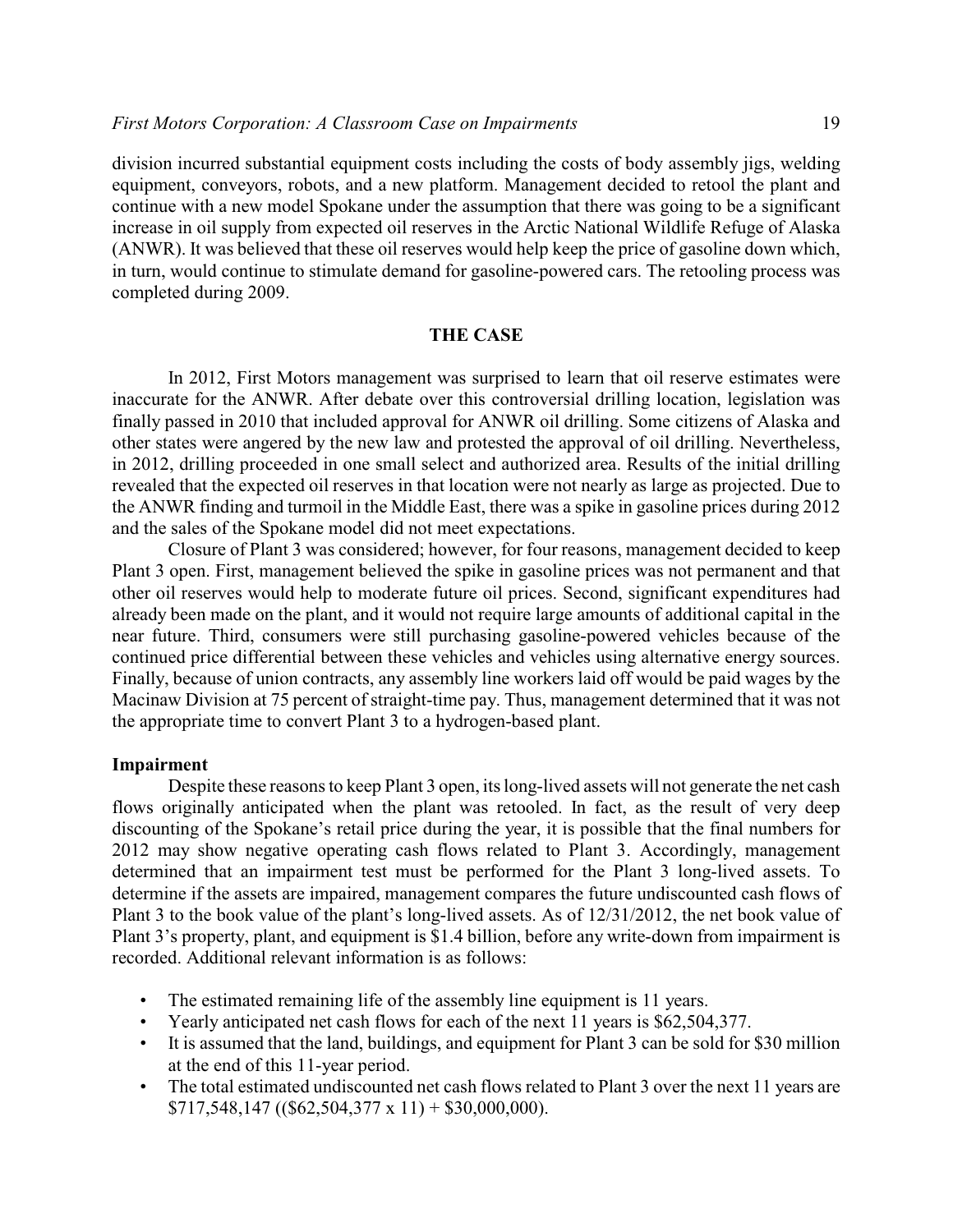The assembly-line and related equipment are considered the primary assets of Plant 3. In measuring the impairment loss for Plant 3, management considers various valuation methods for this equipment. It is determined that most of the equipment has no alternative use and that a sales value is not readily available. Accordingly, following the guidance of Statement of Financial Accounting Standards (SFAS) No. 157 (FASB, 2006), management determines that the fair value of the Plant 3 long-lived assets is best measured by the present value of its future net cash flows.

The company's management measures the present value of future cash flows using a riskfree discount rate of 3 percent. Because expected net cash flows are not adjusted for inflation, management does not incorporate an inflation factor into the discount rate. Using the 3 percent rate, the present value of the net cash flows is \$600 million, resulting in an impairment loss of \$800 million (book value of long-lived assets of \$1.4 billion less \$600 million fair value as determined by discounted future cash flows).

Once the impairment loss is determined, management is not sure how to allocate it and decides to wait for its auditors to assist in the allocation. The property, plant, and equipment of Plant 3 can be divided into four primary categories: land; buildings; robots and related equipment; and all other equipment. In anticipation of the audit, the following information is compiled regarding these Plant 3 assets:

# **TABLE 1**

### **Plant 3: Property, Plant, and Equipment**

|                              | <b>Net Book Value</b> | <b>Fair Value</b> |
|------------------------------|-----------------------|-------------------|
| Land                         | \$500,000             | $$1,000,000*$     |
| <b>Buildings</b>             | 20,000,000            | $20,000,000*$     |
| Robots and Related Equipment | 140,000,000           | Not Available     |
| Other Equipment              | 1,239,500,000         | Not Available     |
| Total                        | \$1,400,000,000       | \$21,000,000      |

\* Without undue costs, the fair value of the land and buildings are obtained from an outside appraisal.

#### **The 2012 Audit**

In early 2013, you go with your audit team to the First Motors headquarters in Detroit, Michigan for the audit, for the year ending December 31, 2012. Your team gets a quick tour of the factory, and you learn about various changes in the car industry, including the lack of oil reserves in the ANWR. You know that an impairment loss was recorded for the Plant 3 assets, and you are impressed with management's initiative in measuring, recording, and disclosing the loss. However, you wonder if an impairment loss should have been recorded for the Mendoza, the other gasolinepowered car produced by First Motors. Fortunately, First Motors maintains cash flow and sales information on a plant by plant basis and you quickly learn that during 2012, sales of the Mendoza remained strong because of its compact size and excellent gas mileage.

After reviewing the documentation supporting the impairment charge, you note that future cash flows are discounted at a risk-free rate of 3 percent and that this rate does not incorporate an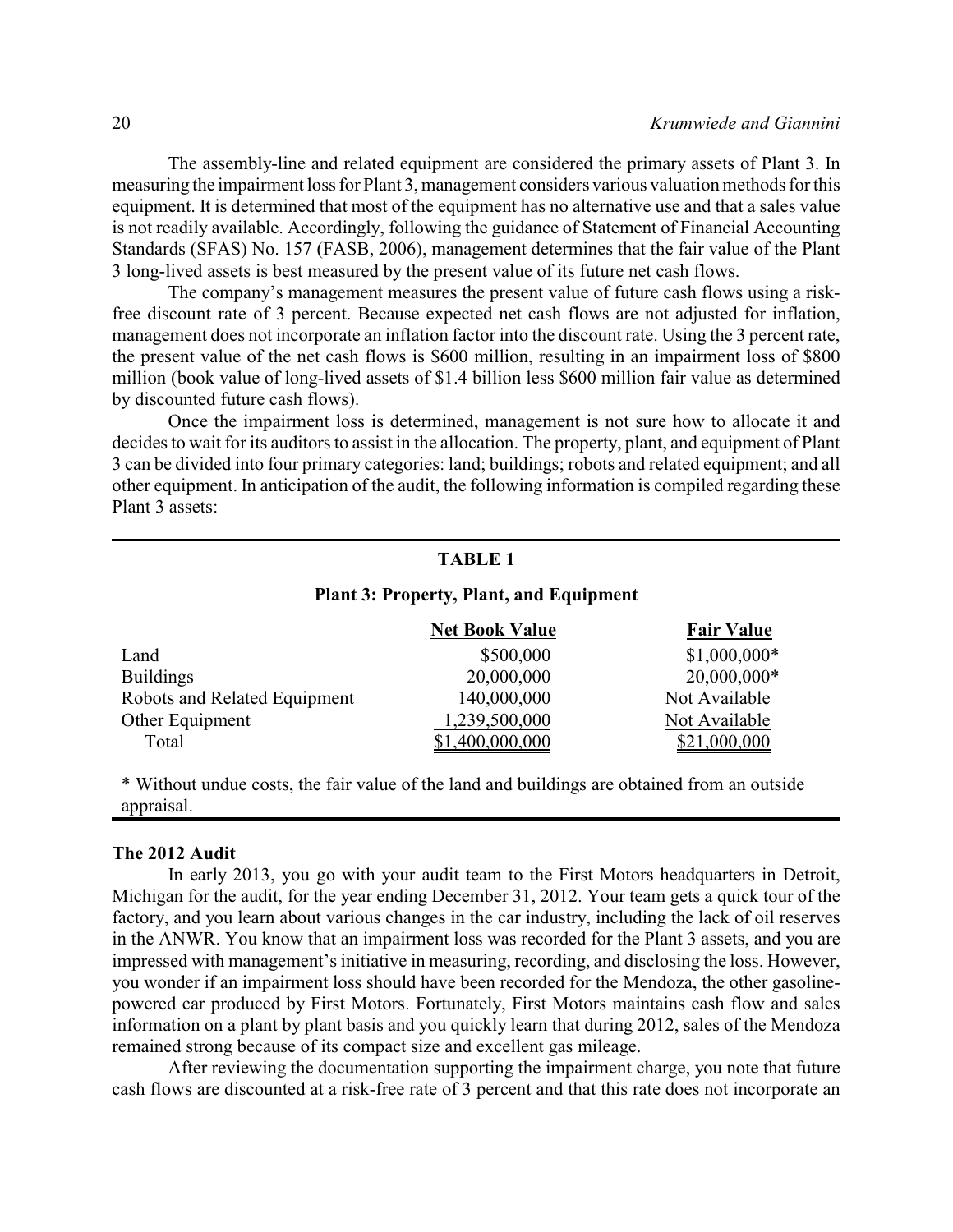inflation factor because the cash flow estimates were not adjusted for inflation. You vaguely recall from a college class that a discount rate should incorporate a risk premium and although you are relatively new to auditing, you know that 3 percent is a rather low discount rate. You approach management questioning this low discount rate and they become very defensive in explaining that 3 percent is the rate for all the Plant 3 assets and that no other rate would be appropriate. Upon inquiry about risk being considered in such a rate, management stubbornly states that the 3 percent rate is fine. When asked for justification, management reasons that they reached this conclusion due to the fact that a risk premium could not be adequately measured. Additionally, they refer to Statement of Financial Accounting Concepts No. 7 (FASB 2000), which suggests that in such a situation a risk-free rate can be used.

In re-evaluating the net cash flows, and after discussions with management, you agree that the cash flows are in fact the single, most-likely amount in a range of possible estimated amounts or the best estimate for the next 11 years (the expected life of the primary assets of Plant 3). However, you believe risk is not factored into these cash flow estimates. You suggest adding a risk premium to the discount rate, to incorporate fully the risk inherent in the cash flows. After consultation with the firm's valuation experts, you are told that a risk premium is appropriate. Also, based on their experience in the auto industry and review of First Motors and Plant 3, the valuation experts suggest that an appropriate risk premium is 6 percent. From their advice, you conclude that 9 percent (3 percent risk-free rate + 6 percent risk premium) is a much more reasonable rate to use in discounting the cash flows.

You are very proud of your findings and hope to make a good impression on your audit manager, Mr. Bother. Although you had briefly discussed with him the magnitude of the impairment loss and the discount rate used, he left the calculations and details up to you. When you approach him, however, he appears extremely frustrated and explains that First Motors never even complied with the yearly test for goodwill impairment, as specified in SFAS No. 142 (FASB 2001). You suggest that the goodwill impairment test may be unnecessary because an impairment loss for the plant assets has already been recorded by management.

Mr. Bother shakes his head at you, grumbles, and tells you in a very stern manner that impairment of long-lived assets and goodwill often go hand in hand. He explains that upon acquisition of Macinaw Motors, \$1.3 billion was recorded as goodwill (the excess of the purchase price over the fair value of the identifiable net assets of Macinaw Motors).

Mr. Bother explains to you that the fair value must be re-evaluated and compared to the book value. Furthermore, you heard some members of management grumbling about losing their bonuses if "these auditors keep coming up with more impairment charges." You realize management has significant bonuses tied to the 2012 target profits, and a large impairment loss will cause them to lose the expected bonuses. A quick review shows that the largest total impairment losses that can be recorded before the target profit will be missed and the management bonuses lost is \$1.75 billion. Your calculation is based on two facts: (a) 2012 unaudited net income before impairment charges is \$2.25 billion and (b) the management bonus arrangement states that bonuses will only be paid if 2012 net income exceeds \$.5 billion.

You go home that evening and realize that you do not really understand what Mr. Bother said to you about goodwill impairment. For one thing, you do not know if Mr. Bother was referring to the fair value and book value of the entire company or just the Macinaw Division. You print out the firm's training material on impairments and spend the rest of the evening reading about SFAS No. 142.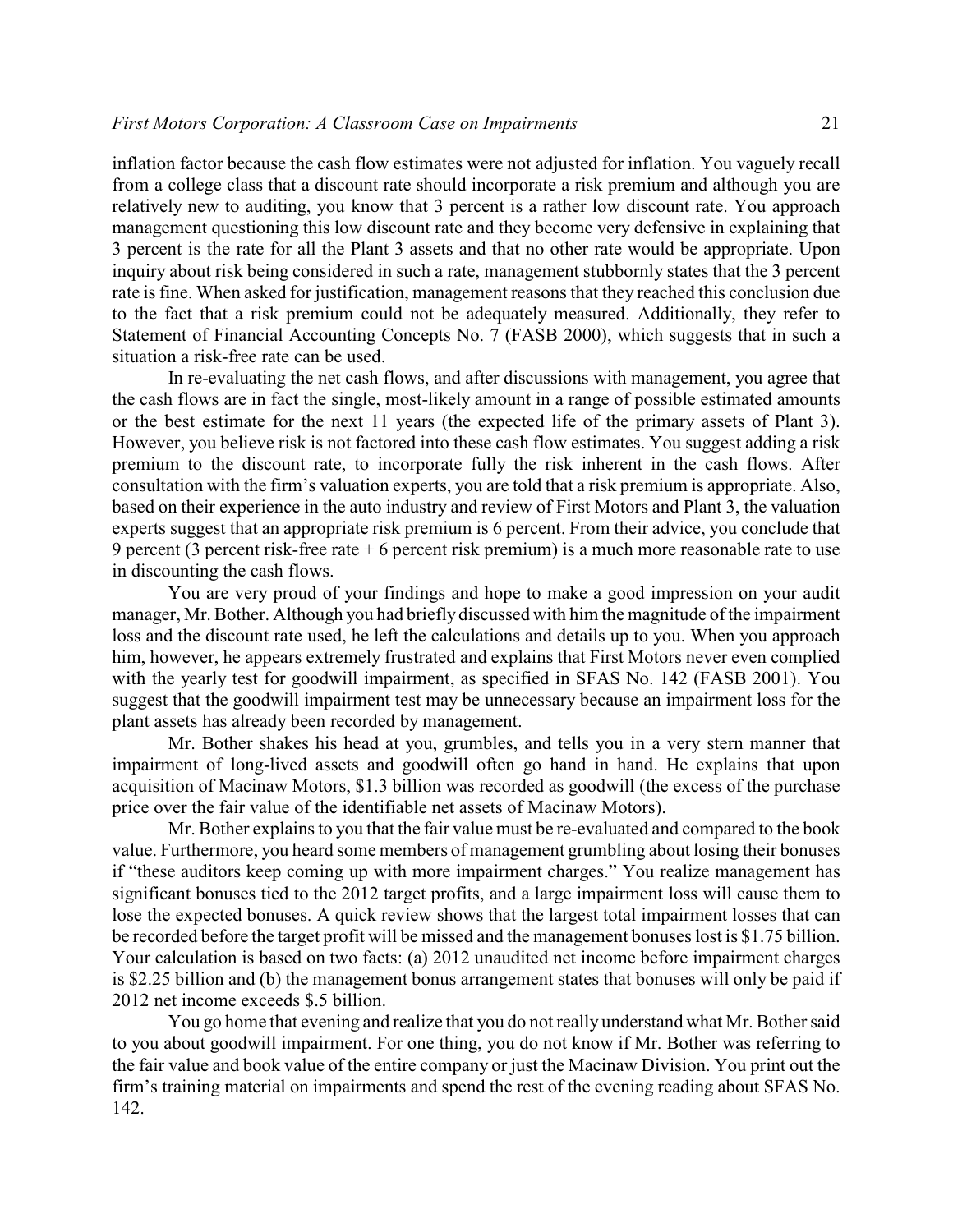The next day, you attend a meeting with management and Mr. Bother. During the meeting, you are first excited when you hear management indicate that they made an error in the recorded impairment charge for long-lived assets. You think that management finally realizes the necessity of incorporating a risk factor into the discount rate. However, your jubilation is quickly deflated when management indicates that the impairment testing for long-lived assets should have been done at a different level. In particular, management states that impairment testing of long-lived assets should have been for the company as a whole (Plant 1, Plant 2, and Plant 3 of the Macinaw Division, plus the two plants from the First Motors Division) and that the result is the impairment charge should not have been recorded. Management claims this result would hold because the decline in the value of the Plant 3 long-lived assets could be offset by the increase in the value of the longlived assets at the other plants. It is further explained that the individual who made the error is no longer with the company.

Mr. Bother explains to management that the issue will be examined more closely. Before any further explanation can be provided, members of management are called away for another meeting. As you leave the meeting you realize that you do not know whether management is correct about combining long-lived assets for all plants of First Motors to perform the impairment test. Furthermore, you wonder if impairment testing is done for both plant assets and goodwill, if it can be a combined test, and if it needs to be done in a specific order.

After reviewing your notes and the company records, you also begin to wonder if a mistake was made in the original calculation of the impairment loss related to long-lived assets. In particular, for purposes of the present value calculations, you note that the land and buildings are assumed to be sold at the end of 11 years. However, you recall from discussions with management that manufacturing plants are used for many years and are retooled over and over. Accordingly, it does not seem appropriate to assume the sale of the land and buildings after 11 years. After all, according to the accounting records, the buildings have a remaining useful life of 25 years and the land has an unlimited useful life.

A couple of days earlier, the valuation method for any possible goodwill impairment testing was discussed. It was determined that no fair value was readily available for First Motors or its divisions. Additionally, because the stock price of First Motors was so volatile over the past year, the market capitalization was not a good indicator of the fair value of First Motors. You, Mr. Bother, and management came to an agreement that discounted future cash flows was the appropriate valuation technique to use. However, the calculations provided by management incorporated a riskfree discount rate of 3 percent. You took the initiative to do your own calculations based on an 8 percent discount rate, which includes a 5 percent risk premium. The 5 percent risk premium was recommended by the same valuation experts from the firm who recommended a 6 percent risk premium for use in the Plant 3 long-lived asset impairment.

Management calculations and your calculations are summarized below in Tables 2 and 3. The information in the first portion of Table 2 represents the total fair value of First Motors and its divisions based on discount rates of 3 percent and 8 percent, respectively. Presented in the second portion of Table 2 is the estimated fair value of identifiable net assets based on discount rates of 3 percent and 8 percent, respectively. Finally, presented in Table 3 is a summary of the book value of identifiable net assets and the book value of net assets **before recording any impairment for long-lived assets** (the difference represents the book value of goodwill).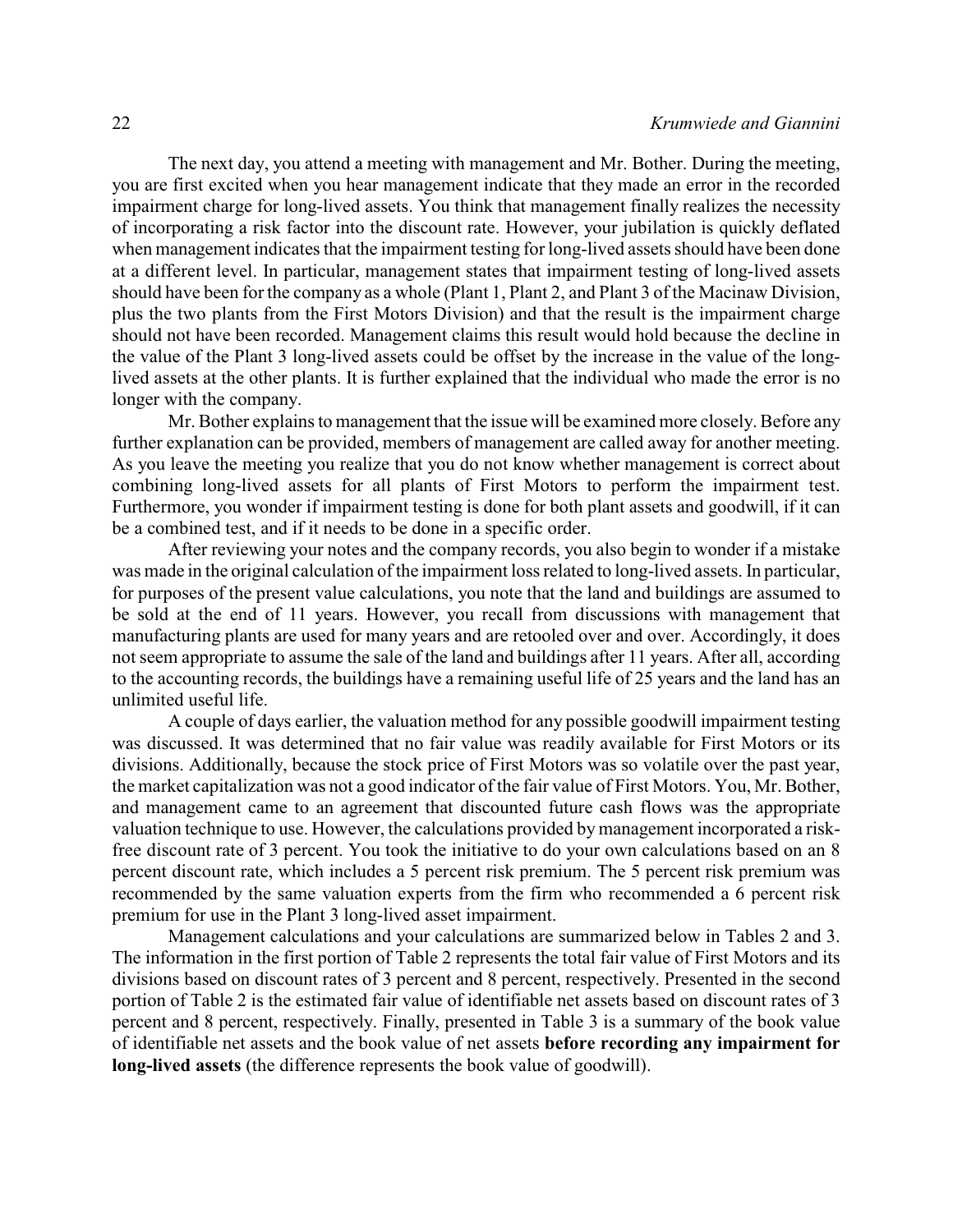# **TABLE 2**

## **Fair Value Information**

|                                               | <b>3% Discount Rate</b> | 8% Discount Rate |
|-----------------------------------------------|-------------------------|------------------|
| <b>Total Fair Value:</b>                      |                         |                  |
| <b>First Motors Division</b>                  | \$2,600,000,000         | \$2,045,000,000  |
| Macinaw Division                              | 3,200,000,000*          | 2,550,000,000*   |
| <b>Total (First Motors)</b>                   | \$5,800,000,000         | \$4,595,000,000  |
| <b>Fair Value of Identifiable Net Assets:</b> |                         |                  |
| <b>First Motors Division</b>                  | \$2,500,000,000         | \$2,010,000,000  |
| <b>Macinaw Division</b>                       | 2,800,000,000           | 2,200,000,000    |
| <b>Total (First Motors)</b>                   | \$5,300,000,000         | \$4,210,000,000  |

\* Please note that the total fair value for the Macinaw Division includes the combined net assets of Plants 1, 2, and 3.

# **TABLE 3**

### **Book Value**

|                              | <b>Identifiable Net Assets</b> | <b>Goodwill</b> | <b>Net Assets</b> |
|------------------------------|--------------------------------|-----------------|-------------------|
| <b>First Motors Division</b> | \$2,000,000,000                | \$0             | \$2,000,000,000   |
| Macinaw Division             | 3,000,000,000                  | 1,300,000,000   | 4,300,000,000     |
| Total (First Motors)         | \$5,000,000,000                | \$1,300,000,000 | \$6,300,000,000   |

# **QUESTIONS**

(Assume that currently enacted GAAP is still applicable in the year 2012)

### **Part 1**

Please provide detailed explanations in answering each of the following questions. For questions 2a, 3a, 4a and 5, provide a citation to the appropriate accounting standard that supports your discussion.

1. Diagram the organizational structure of First Motors Corporation.

- 2. a. Under what circumstances is a company required to perform impairment testing for long-lived assets?
	- b. Was impairment testing of long-lived assets required for First Motors? Why or why not?
- 3. a. At what level is impairment testing done for long-lived assets?
	- b. Are the executives of First Motors correct in suggesting that the impairment of longlived assets at Plant 3 is not needed because the decline in the value of the Plant 3 assets can be offset by the increase in the fair value of long-lived assets at other plants?
- 4. a. At what level is impairment testing done for goodwill?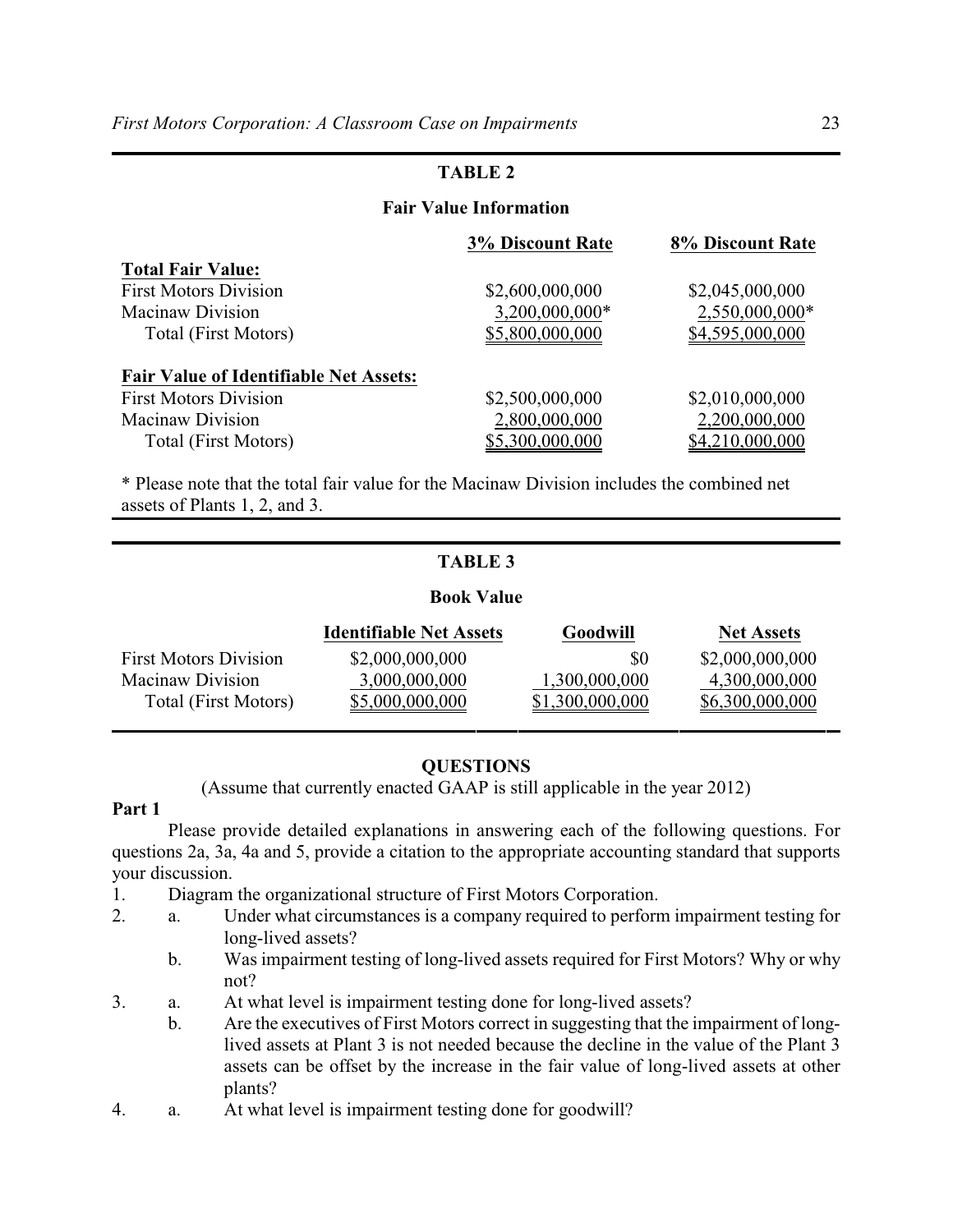- b. For First Motors, at what level should this testing be done (i.e., should it be done for the company as a whole or just for the Macinaw Division)?
- 5. If impairment testing of both goodwill and long-lived assets is required, in what order is it done?

# **Part 2**

Please provide detailed explanations in answering each of the following questions. Provide citations to the standards for each of the following: questions 6a, 7a, 8a, and 10a. Additionally, it is suggested that you provide citations to SFAC Number 2 (FASB 1980) when answering questions 10b, 11, and 12.

- 6. a. Prepare a schedule showing the computation of the long-lived asset impairment loss at both the 3 percent discount rate and the 9 percent discount rate. In the information provided in the case, it was assumed that the land and buildings for Plant 3 were sold at the end of 11 years. Be sure to consider and discuss if the land and buildings' "assumed sale" after 11 years is appropriate or if the "assumed sale" should be at the end of the buildings' useful life.
	- b. Do you think that management is correct in using the 3 percent rate, or are the auditors correct in suggesting the 9 percent rate, or can either interest rate be justified? Provide a detailed answer to this question including a discussion about a risk premium. Be sure to consider the type of cash flow information provided by management.
- 7. a. Once an impairment of long-lived assets is determined, how is the write-down allocated among multiple assets? Prepare a schedule showing this allocation for Plant 3 (use the impairment loss determined based on the discount rate you chose in question 6b).
	- b. Refer to your answer for part a. After the allocation is completed, will each longlived asset (or asset category) that First Motors wrote down be stated at fair value? Why or why not?
	- c. How will the impairment loss and the corresponding reduction of book value to the long-lived assets affect future depreciation expense to be recorded, (potential) future impairment charges and/or future gains or losses on the sale of the long-lived assets?
- 8. a. Determine the implied goodwill value and the goodwill impairment loss, if any, using both a 3 percent and an 8 percent discount rate. Which rate should be used and why?
	- b. The valuation experts suggested that the risk premium (6 percent) in discounting the free cash flows from Plant 3, for purposes of the long-lived asset impairment, should exceed the risk premium (5 percent) in discounting the cash flows for the Macinaw Division. Why is this difference in a risk premium justified?
- 9. a. Will management still receive bonuses if the 3 percent discount rate is used in the calculations? If the 9 percent and 8 percent discount rates are used?
	- b. What is earnings management?
	- c. Discuss the relationship between earnings management and the choice of discount rate to be used in discounting future cash flows for the long-lived asset impairment of Plant 3 and the goodwill impairment of the Macinaw Division.